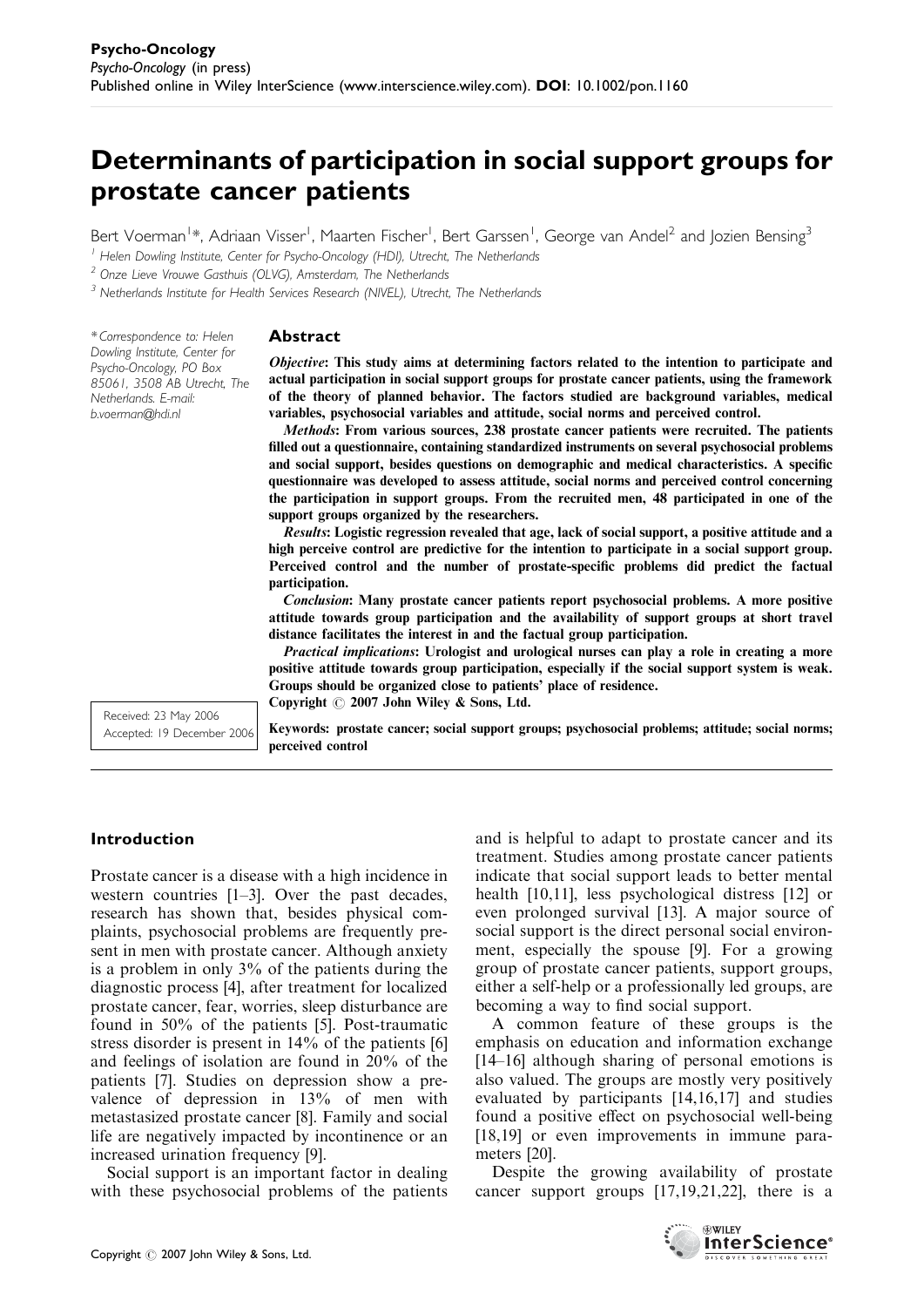discrepancy between the need for support and the actual use. A study on care and support needs in prostate cancer patients shows that between 10 and 17% of the patients wanted a form of psychosocial support while 3–9% actually used these kinds of support [23]. A pilot study in the Netherlands point out that where 29% of the patients feel the need for support, only 9% actually participated [24].

The need for support is obviously higher than the actual use of support. Knowledge about this discrepancy between need and use as well as the decision process in men with prostate cancer to actually participate in social support groups is scarce. Voogt et al. [24] found that lower age, lower quality of life, more mood disturbance and higher levels of traumatic stress symptoms are related to a higher need for support. Taylor *et al.* [25] found cancer patients with higher education to be more likely to attend support groups. Also higher education and physician referral were found as predictors of participation in support groups in an American population [26].

The question that rises is why so few men show interest in support groups, despite the fact that many men experience psychosocial problems. More knowledge about the factors that influence the need for and the actual use of social support groups may lead to insight in the psychological and the practical barriers for participation of prostate cancer patients in support groups. Based on this information, interventions can be developed or advice can be formulated to make these support groups available for more prostate cancer patients.

The aim of this study is to examine factors that determine the interest in and the actual participation in a social support group for men with prostate cancer. The applied theoretical framework for studying determinants of support group participation is based at the theory of planned behavior [27]. According to this theory, the intention to exhibit a certain behavior is a function of the attitude and the social norms towards that behavior. In addition, the perceived control is related to the behavioral intention and directly to the behavior itself. Applied to the current study, the intention to join a support group may be a function of the attitude towards support groups, the social norms about attending support groups and the perceived control, whereas the actual participation is a function of the intention and the perceived control. The applied model for the study on the determinants of the support group participation is depicted in Figure 1.

From this model, it can be derived that—apart from background variables, medical factors, psychological distress and social support and prostate specific problems—attitude, subjective norms and perceived control can play an important role in the development of interest and participation in social support groups. According to the Fishbein and Ajzen model, attitude and social norms are related to the behavioral intention and not to the behavior itself.

#### Methods

#### Recruitment of participants

This study is part of a larger research project on health-related quality of life, psycho-social problems



Figure 1. The applied model for studying the participation in social support groups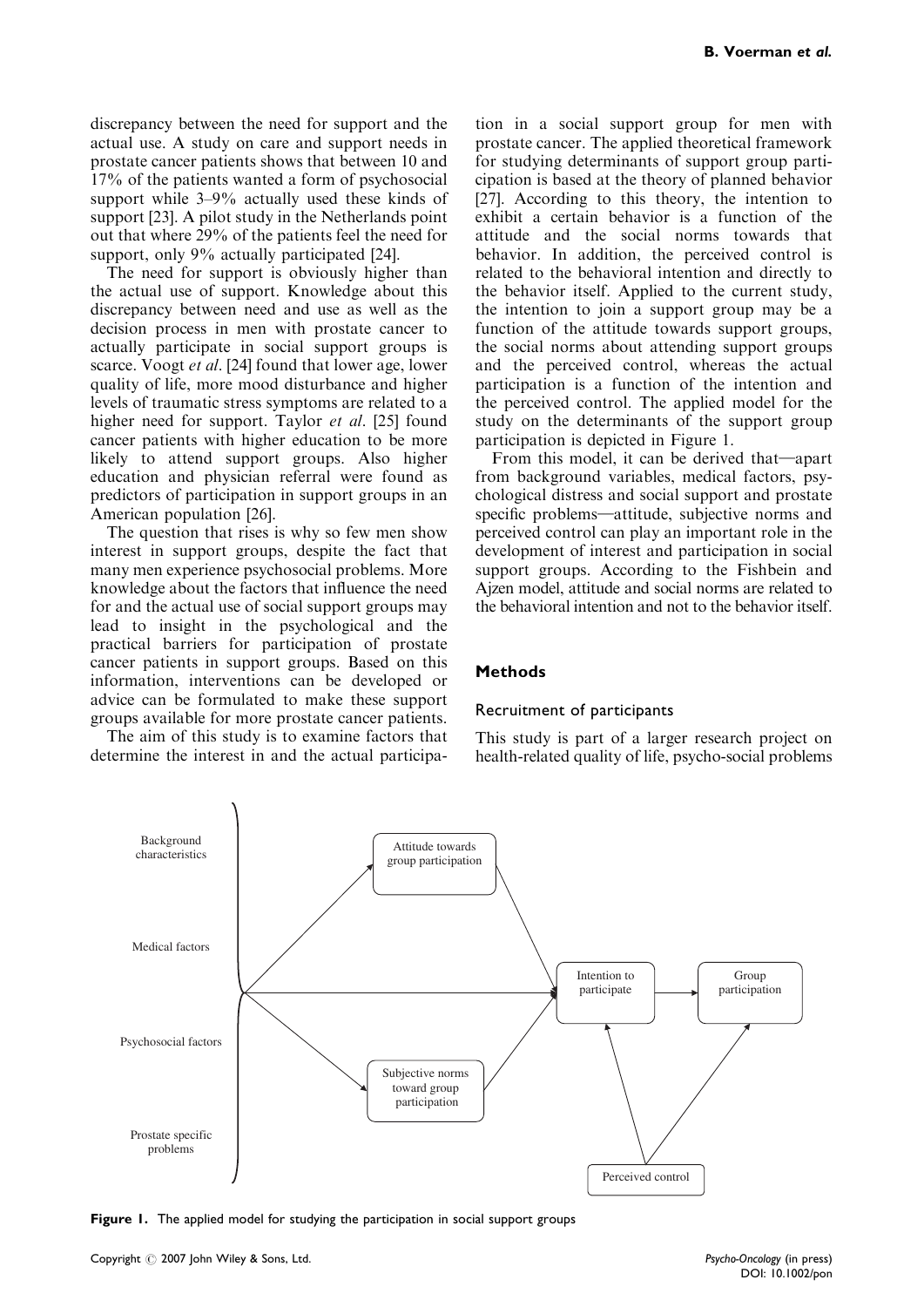and need for psychosocial support in men with prostate cancer. The medical ethical committee of the Onze Lieve Vrouwe Gasthuis Amsterdam approved the study. For the recruitment of patients, folders with a response card were used, providing information about the study and the request to participate by completing a series of questionnaires. The folders were handed out by urologists in five hospitals and distributed at three educational meetings about prostate cancer. There was also a direct mailing to all members of the Dutch prostate cancer patients association. An announcement of the research project and the support groups was made on a Dutch internet site on cancer (www.kanker-actueel.nl) and an advertisement was placed in a local newspaper. A folder was sent to men who reacted on the internet site or the advertisement. When an affirmative response card was received, either a questionnaire was send by mail or, when the person indicated wanting to participate in a support group, the person was called to schedule an intake preceding group participation. Inclusion criteria for the study were having prostate cancer in any stage, speaking and reading the Dutch language sufficiently to understand the questionnaires. Exclusion criteria were having another type of cancer or a serious disease that impairs the health-related quality of life. These criteria were obtained from medical files and patients self-reports.

## Measurement instruments

To determine the background characteristics, questions were asked about date of birth and marital status. The measure of socio-economic status is based on the level of education (three categories), annual income (four categories) and job level (five categories). The alpha coefficient is 0.84. Membership of the patients association was determined by checking the members list. The medical files of the patients were used to get information about the stage of the disease.

As a measure of general psychosocial distress, the shortened Dutch version of the profile of mood states (POMS) was used [28]. The POMS has five subscales with good Cronbach's alphas in our study. The scales concern depression  $(\alpha = 0.92)$ , anger  $(\alpha = 0.91)$ , fatigue  $(\alpha = 0.90)$ , tension  $\alpha = 0.88$ , vigor  $\alpha = 0.78$ . The total score was also used as a general psychological distress score  $\alpha = 0.95$ .

Symptoms of posttraumatic stress disorder (PTSD) are assessed by the Impact of Events Scale (IES) [29]. The instructions were to consider the prostate cancer as the traumatic event. The IES contains a subscale on intrusive thought ( $\alpha = 0.87$ ) and on avoiding behavior ( $\alpha = 0.83$ ). The total score is used as a measure of traumatic distress  $\alpha = 0.90$ .

Social support is measured by two questionnaires. First, the social support list (SSL) was used to measure the lack of general social support. This questionnaire has different scales for lack of support in daily living, lack of emotional support, lack of approval, lack of instrumental support, lack of companionship and lack of informational support. The total score is used as a general measure of lack social support ( $\alpha = 0.96$ ) [30]. A second questionnaire on disease-specific social support [31] was used, which has two subscales. One scale concerns support provided by family, friends and medical staff that is directly related to the disease  $(\alpha = 0.74)$ . The other scale measures contentment with the information, treatment and support from the hospital ( $\alpha = 0.86$ ).

A questionnaire about specific problems for prostate cancer is based on the Needs and Use of Psychological care facilities Questionnaire (PNUP-Q) list, a measure of supportive care needs [32]. Our adjusted version of the questionnaire consists of nine items covering the following areas: physical problems, problems in communicating with others due to the disease, financial difficulties, feelings and emotions, communication with medical staff, problems with sexuality, micturation problems, problems with activities of daily life, problems with concentration and memory. It is asked whether patients have problems in this area and whether they want to talk about this and with whom. The measurement of attitude, social norms and perceived control is derived from the theory of planned behavior [27]. There is no existing standard questionnaire, however, the theory provides guidelines of how to construct such a questionnaire. The measurement of attitude is based on a combination of six beliefs about group participation and the six items on the evaluation of that belief. These items were chosen based on brief interviews with patients about their ideas on support groups. Six beliefs are formulated in the form of expectations or statements: (1) Do you expect that group participation leads to new ways to deal with your disease; (2) Do you expect to get new information about your disease from a support group; (3) Do you think you can expand your social contacts by joining a support group; (4) Do you expect emotional issues to be a topic during the sessions; (5) Do you think you will have to deal with problems of others during the group sessions; (6) Do you think other people might disapprove of you if you participate in a support group. The belief items are rated from  $-2$  (not at all) to  $+2$  (very much). Corresponding six items are about the evaluation of these beliefs, for example, 'new ways of dealing with my disease are': rated  $-2$ absolutely unimportant to  $+2$  very important. The product of the belief and the evaluation of that belief is considered as the attitude towards group participation. The attitude scale is formed by the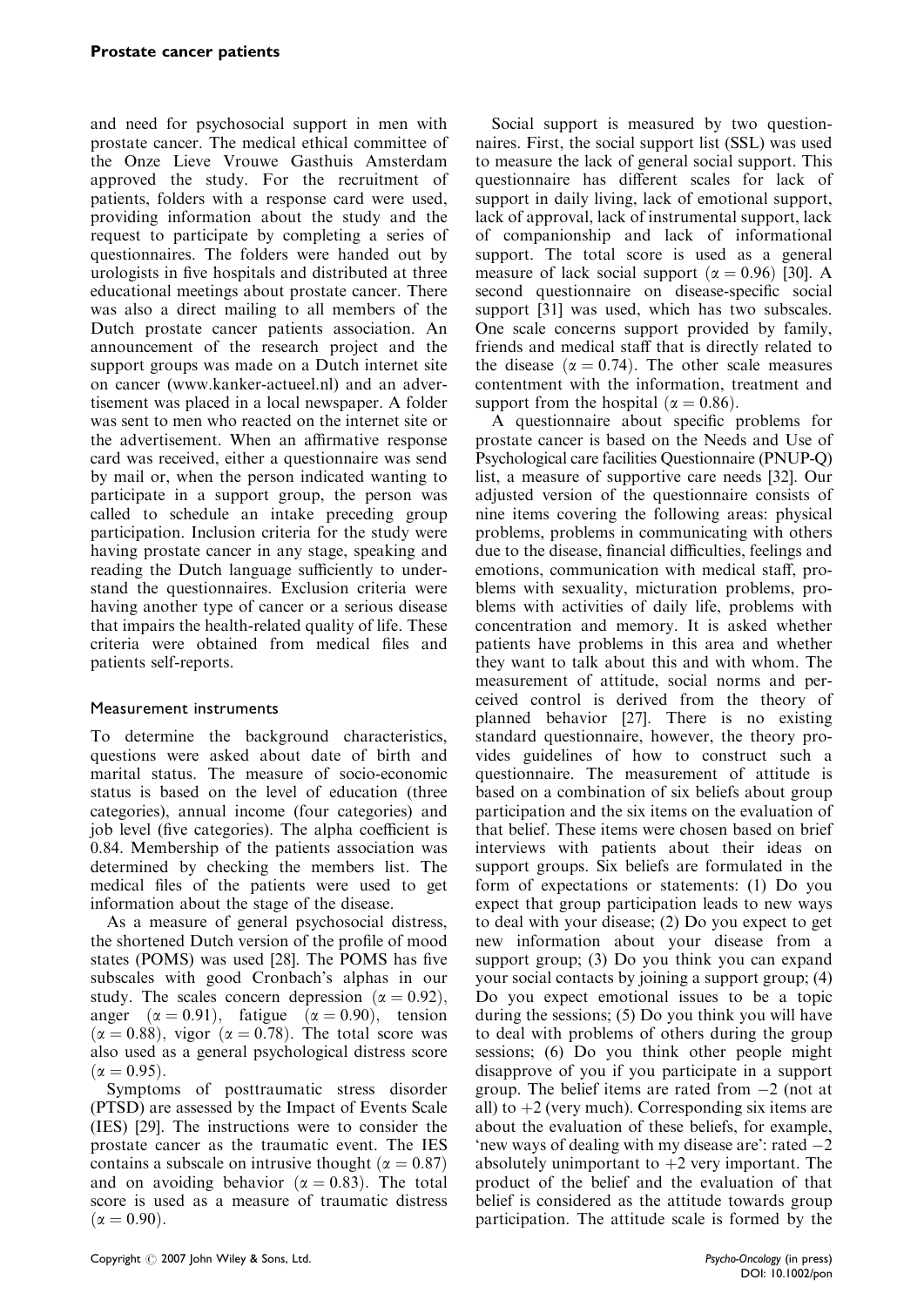mean of the five different attitudes, ranging from  $-12$  to  $+12$ . This scale has a Cronbach's  $\alpha$  of 0.76. For the Subjective Norms Scale, a similar procedure was followed, using four statements of how important others (spouse, children, best friend, urologist) might view participation and five ratings of the tendency to comply. This scale has a range from  $-8$  to  $+8$  and has a reliability of 0.68. Perceived control is measured by three items on the perceived practical possibilities for participation (travel distance, health and time investment), ranging from  $-2$  to  $+2$  with a reliability of 0.60.

The indicator of the interest to participate in a social support group is based on three measures. First, all men who wanted to enroll in the study as participants in the social support group are considered as 'having interest' in participating in a support group. Second, in the questionnaire one item was asking whether men had been searching for different kinds of support. Men who indicated to have looked for a support group are also categorized as having the interest to participate in the support group. Third, the PNUP-Q list indicates the interest in getting social support for nine earlier described prostate cancer-specific problems. All men indicating the intention to discuss one or more problems very much in a professionally led support group are categorized as intending to participate in a support group. The Cronbach's  $\alpha$  of this total score is 0.82.

Finally, men factual participating in a support, are the men who participated in most of the seven sessions of the support groups organized by the researchers.

## Analysis

In order to be able to predict the intention and the actual participation in the social support group, the sample is divided into two groups based on the presence or absence of the intention to participate in a support group. The group that has the intention to participate is also divided into a group of men who actually participated and men who did not participate in one of our support groups. Two logistic regression analyses were carried out. The first analysis use the intention to participate as dependent variable and as independent variables the background characteristics, membership of the patients association, the medical characteristics, the psychological distress, the social support, the prostate-specific problems, the attitude, the perceived social norms and the perceived control.

The second analysis has actual participation as dependent variable and background characteristics, membership of the patients association, medical characteristics, psychological distress, social support, prostate-specific problems and perceived control as independent variables. We used the components of the model depicted in Figure 1

as predictors for interest and factual participation in support groups. In all analyses the back step conditional method was used.

## Results

In total, 784 folders were distributed, 224 in hospitals, 142 at educational meetings and 418 to the members of the patients association. A total of 303 (39%) affirmative response cards were returned to the researchers. From these, 18 men dropped out after we tried to schedule an intake for the support groups because they changed their mind or were unable to participate in the study. So, 285 men were eligible for the study. A questionnaire was mailed to the men who did not want to participate in a support group. After an intake, the same questionnaire was mailed to the men who were going to participate in a support group. From the group participants and non-participants, 260 questionnaires were returned. From these, 22 were excluded due to too many missing values or not meeting the inclusion criteria, leaving 238 men in our final database. Based on the intention to participate, 136 men were not interested in participating in a support group, 102 men expressed the intention to participate and from these, 48 actually did participate in an offered support group, but from one the data were incomplete so this person was not entered into the database.

## Background characteristics

The background characteristics from each of these groups are presented in Table 1.

Significant differences were found in age  $(t(189) = 4.4, p<0.01)$  and socio-economic status  $(t(189) = -2.3, p < 0.05)$  between men who are not interested in support and men who are interested but do not participate. Between men who are not interested and men who are participating, differences were found in age  $(t(181) = 2.7, p<0.01)$  and socio-economic status  $(t(181) = -2.7, p < 0.01)$ . No differences were found between the groups for marital status, time since diagnosis, stage of the disease and type of treatment.

## Predictors of the intention and actual participation in support groups

In a logistic regression analysis it is explored which factors are most predictive for the interest in support groups. Background variables, which were not different between the men who intend and who did not intend to participate in the offered social support groups, are not included in the analysis. Included in the logistic regression model were socio-economic status, age, the total score of the POMS, the total score of the IES, the total score of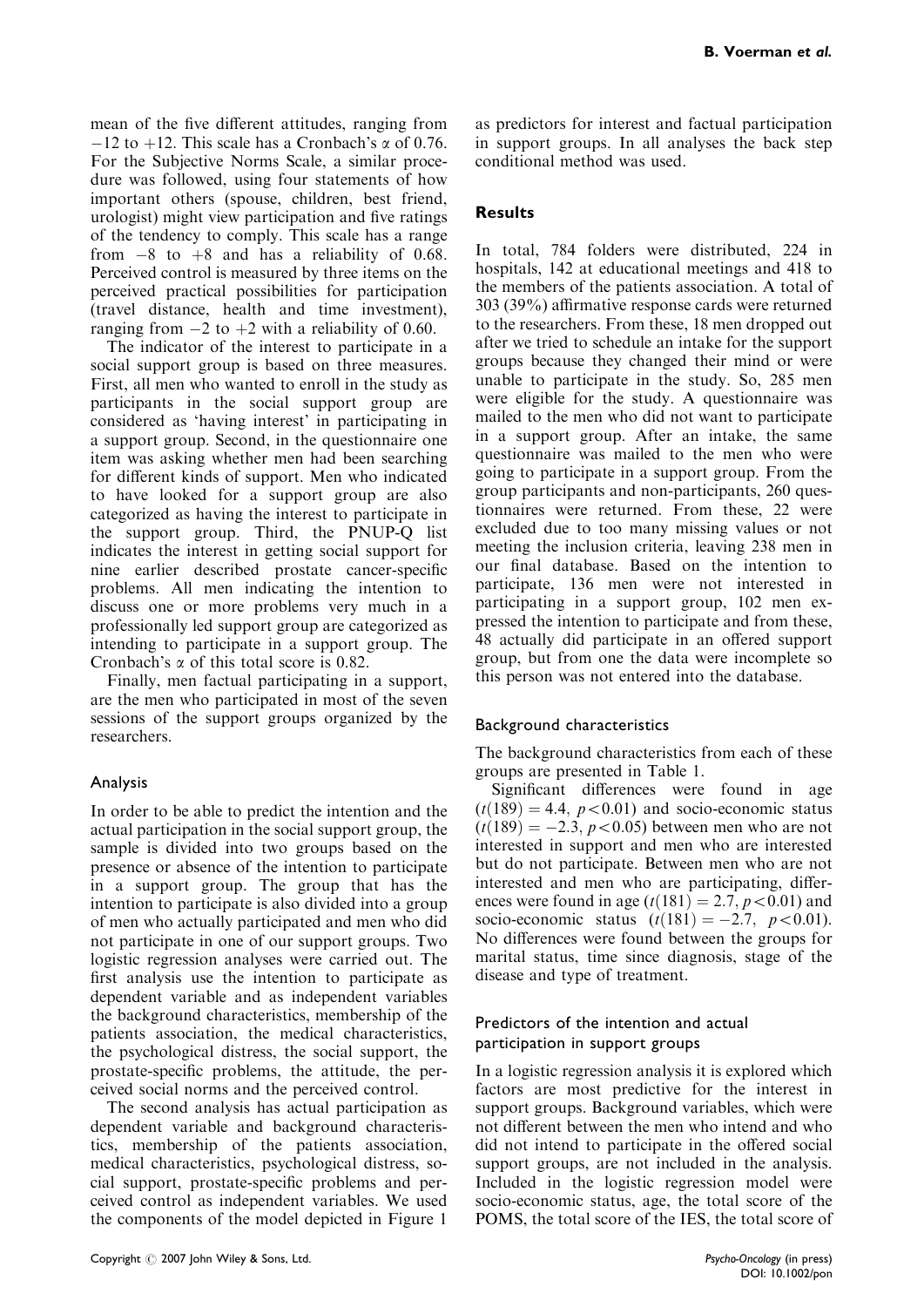|                                 | A<br>Not interested,                       | В<br>Interested,                            | $\mathbf c$<br>Interested and       | <b>Significant</b><br>differences |
|---------------------------------|--------------------------------------------|---------------------------------------------|-------------------------------------|-----------------------------------|
|                                 | no participation<br>in groups<br>$(n=136)$ | no participation<br>in groups<br>$(n = 55)$ | participating<br>groups<br>$(n=47)$ |                                   |
| Age                             |                                            |                                             |                                     |                                   |
| Mean (SD)                       | 69.8 (8.2)                                 | 64.3(7.2)                                   | 66.2(7.8)                           | A vs B <sup>a</sup>               |
| Range                           | $42 - 86$                                  | $48 - 77$                                   | $51 - 81$                           | A vs $C^a$                        |
| Marital status                  |                                            |                                             |                                     |                                   |
| Single                          | $21\% (n = 28)$                            | $14\% (n = 8)$                              | $15\% (n = 7)$                      |                                   |
| Married                         | 79% ( $n = 108$ )                          | $86\%$ (n = 47)                             | 85% $(n = 40)$                      |                                   |
| Socio-economic status           |                                            |                                             |                                     | A vs $B^a$                        |
| Mean (SD)                       | 7.7(2.3)                                   | 8.6(2.1)                                    | 8.8(2.1)                            | A vs $C^a$                        |
| Time since diagnosis            |                                            |                                             |                                     |                                   |
| $<$   year                      | $15\%$ (n = 21)                            | $15\% (n = 8)$                              | $9\%$ (n = 4)                       |                                   |
| $I-2$ year                      | $15\%$ (n = 20)                            | $16\% (n = 9)$                              | 30% ( $n = 14$ )                    |                                   |
| $2-5$ year                      | 40% ( $n = 54$ )                           | 40% ( $n = 22$ )                            | $36\% (n = 17)$                     |                                   |
| $>5$ year                       | $27\%$ (n = 36)                            | $24\%$ (n = 13)                             | $26\%$ (n = 12)                     |                                   |
| Unknown                         | 4% $(n = 5)$                               | $6\% (n = 3)$                               | 0% $(n = 0)$                        |                                   |
| Stage of disease                |                                            |                                             |                                     |                                   |
| Local                           | 68% $(n = 92)$                             | 75% $(n = 41)$                              | $72\%$ (n = 34)                     |                                   |
| Metastasis                      | 32% ( $n = 44$ )                           | $25\%$ (n = 14)                             | $28\%$ (n = 13)                     |                                   |
| Treatment                       |                                            |                                             |                                     |                                   |
| Radical prostatectomy (RP)      | $21\% (n = 29)$                            | $36\%$ (n = 20)                             | $28\%$ (n = 13)                     |                                   |
| Radiation therapy (RT)          | $17\%$ (n = 23)                            | $15\% (n = 8)$                              | $15\% (n = 7)$                      |                                   |
| Hormone therapy (HT)            | 46% $(n = 63)$                             | 49% $(n = 27)$                              | 53% ( $n = 25$ )                    |                                   |
| RP & RT                         | $8\%$ (n = 11)                             | 6% $(n = 3)$                                | $2\%$ (n = 1)                       |                                   |
| Watchful waiting                | 7% $(n = 10)$                              | $0\%$ $(n = 0)$                             | $2\%$ (n = 1)                       |                                   |
| Membership patients association |                                            |                                             |                                     |                                   |
| Yes                             | 52% $(n = 71)$                             | 82% ( $n = 45$ )                            | $72\%$ (n = 34)                     | A vs B <sup>b</sup>               |
| <b>No</b>                       | 48% $(n = 65)$                             | $18\% (n = 10)$                             | $28\%$ (n = 13)                     | A vs $C^b$                        |

|  |  | <b>Table 1.</b> Background characteristics of the prostate cancer patients ( $N = 238$ ) |  |  |  |  |  |  |
|--|--|------------------------------------------------------------------------------------------|--|--|--|--|--|--|
|--|--|------------------------------------------------------------------------------------------|--|--|--|--|--|--|

 $\textdegree$ T-Test,  $p < 0.01$ .

 $^{\rm b}$ Chi<sup>2</sup>, p  $<$  0.01.

the SSL, contentment with the treatment in the hospital, number of prostate cancer-specific problems, attitude towards group participation, social norms concerning group participation, perceived control, and the general health-related quality of life. Table 2 displays the results of the analysis for the intention to participate in the social support groups.

Attitude towards support group participation and perceived control are the strongest predictors of interest in group participation. A more positive attitude and more perceived control for participation are predictive for more interest in participation. Also a greater lack of general social support and a lower age are associated with interest in participation. The final model predicts 79.1% correct which is an improvement of 20.4% over chance. Since attitude of the patients towards support group participation, as expected, is predictive for the interest in participation in a support group, it is examined which of the six components of the attitude scale are most important. This was also done by means of a logistic regression analysis with interest as dependent variable. Attitudes towards new ways to deal with the disease (odds ratio 1.2,  $p < 0.05$ , 95% CI 1.0–1.3), receiving

|             |  |  | Table 2. Odds ratios for interest in support groups |  |  |
|-------------|--|--|-----------------------------------------------------|--|--|
| $(N = 238)$ |  |  |                                                     |  |  |

| Factor                 | Odds<br>ratio | 95% CI        |      |
|------------------------|---------------|---------------|------|
| Lack of social support | 1.03          | $1.00 - 1.06$ | 0.03 |
| Age                    | 0.93          | $0.89 - 0.98$ | 0.00 |
| Attitude               | 1.67          | $1.40 - 2.00$ | 0.00 |
| Perceived control      | L 73          | $1.07 - 2.80$ | 0.03 |

information (odds ratio 1.2,  $p < 0.05$ , 95% CI 1.0–1.3) and coping with emotions (odds ratio 1.2,  $p < 0.01$ , 95% CI 1.0–1.3) are the components that are predictive for interest in participation. The same procedure was conducted for the perceived social support, since the total score is a significant predictor of interest, it is useful to know which components of social support contribute to interest in participation. Only the subscale lack of daily support was predictive for interest in participation in a support group (odds ratio 1.2,  $p < 0.01$ , 95%  $CI$  1.1–1.4).

The second step is to analyze within the group that has interest in group participation, the determinants of the actual participation. For this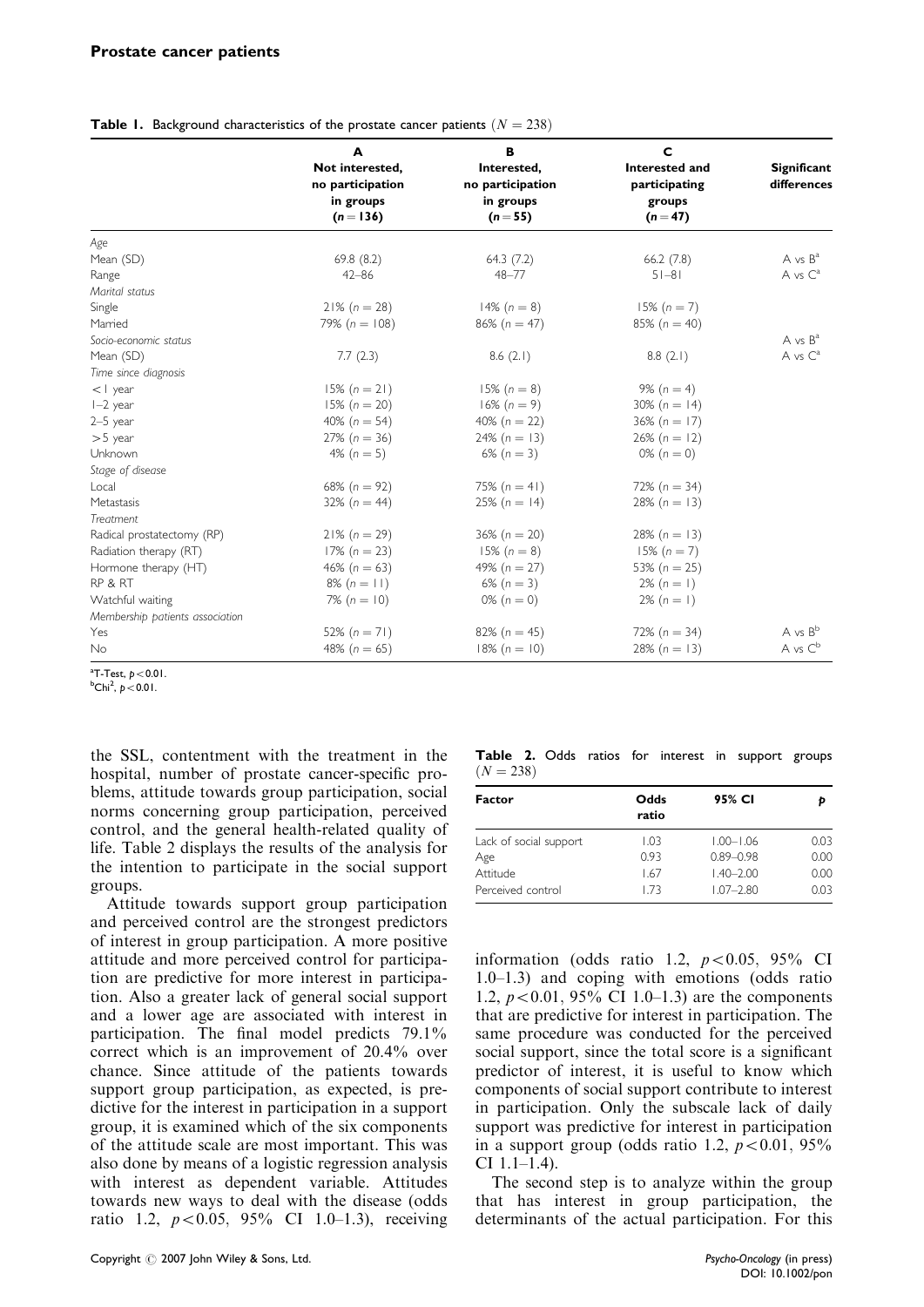Table 3. Odds ratios for actual participation in social support groups  $(N = 102)$ 

| <b>Factors</b>                  | Odds<br>ratio | 95% CI        | <b>b-Value</b> |
|---------------------------------|---------------|---------------|----------------|
| Perceived control               | 314           | $141 - 700$   | 0.00           |
| Number of psychosocial problems | 1.34          | $1.04 - 1.73$ | 0.02           |

analysis socio-economic status, age, the total score of the POMS, the total score of the IES, the total score of the SSL, contentment with the treatment in the hospital, number of prostate cancer-specific problems, willingness to talk about these problems, perceived control, and the general health-related quality of life were included as independent variables. Table 3 shows the results of this logistic regression analysis.

A higher perceived control and more prostatespecific problems are the only significant predictors remaining after the analyzing process. Socioeconomic status remains in the model with an odds ratio of 1.2, but is not significant ( $p = 0.09$ ). This model predicts 74.7% correct which is and improvement of 20.3% over chance.

## Discussion and conclusion

In this study we applied background characteristics, medical factors, psychosocial factors and constructs from the theory of planned behavior in their ability to predict interest in participation in a social support group and actual participation in these groups. There are some studies that compare support group participants and non-participants of support groups [33,34]. However, this is the first study to examine different factors in their interrelation, resulting in knowledge about the relative importance of different factors in the interest for and the use of prostate cancer social support groups. This is a key strength of this study, despite the relatively small number of group participants and the cross-sectional retrospective design.

The psychosocial factor that are related to interest in or actual participation, and that might trigger the formation of attitudes about participation, is a lack of social support in daily life situations. This is in line with the finding by Bauman *et al.* [34], that support groups are appealing to those with lack of emotional support and/or weak social networks. In concordance with other studies, lower age and higher socio-economic status are related to interest in and actual participation in support groups. Katz et al. [35] and Bauman et al. [34] found the same result in their study on characteristics of participants of support groups.

From the factors of the theory of planned behavior, a positive attitude towards group participation and a greater perceived control have a greater influence on the odds of having interest in support group participation than age or lack of social support. The components of attitude that are most important are learning new ways to deal with the disease, getting information about prostate cancer and discussing emotional aspects. The subjective norms do not have any predictive value in this study. Perceived control is the most powerful predictor of the actual use of social support groups. An increase of one unit predicts a four times higher chance of actual participation, given the interest in participation is present.

## Conclusion

Factors that contribute to a higher interest in participation are a lower age, a higher socioeconomic status, lack of social support, a more positive attitude towards group participation and a higher perceived control. Factors predicting actual participation are the number of prostate-specific problems and perceived control. Perceived control also involves the physical distance that a patient is willing and able to travel. Physical distance is a major barrier to support group participation according to Bauman et al. [34].

These results give useful information about the reasons why so few men participate in support groups. In the year 2000 approximately 33 000 men with prostate cancer were living in the Netherlands [36], where as the prostate cancer patients association, one of the organizers of support group activities, has only 500 members (1.5% of all patients). In an evaluation study of support groups for cancer patients organized by the Helen Dowling Institute for psycho-oncology, it showed that not one prostate cancer patient was included [37]. Further, a check in the administration of the same institute revealed that only 4% of 1331 registered patients (since 1996) are men with genitoury cancer. Many prostate cancer patients experience psychosocial problems and a serious decline of the quality of life in the first year after the diagnosis [38], however, few men does in fact have interest in support groups or do participate. One factor is the lack of awareness of the possibilities to join a social support group. Eakin and Strycker [26] found in their study that one of the main barriers to the use of cancer support is the lack of awareness of these groups which was found in 25% of men with prostate cancer. But even if men are aware of the possibility, attitude and perceived control are still the most important factors determining the interest and actual participation.

#### Practical implications

These results lead to some practical implications. Urologists or urology nurses could ask prostate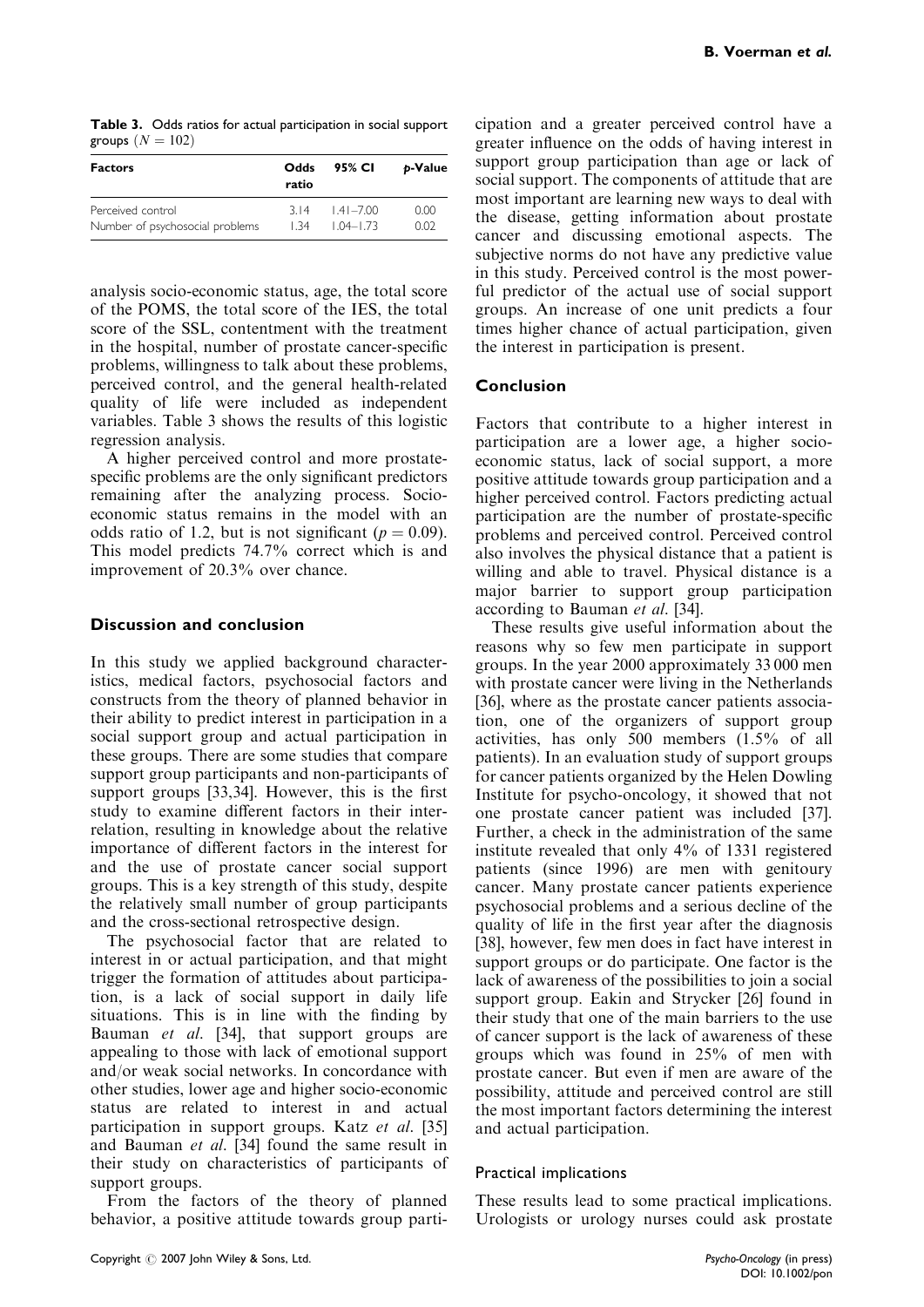cancer patients about their attitude towards group participation, explain the benefits and give information about the patients association or support groups. The medical care givers should also be alert on the social support system of the patient. If this system appears to be inadequate, referral to supportive care, for instance, in the form of a support group might be considered. Concerning the content of and advertising for support groups, the educational aspects of groups should be emphasized since that is initially the main area of interest for a man with prostate cancer. Providers of support groups for prostate cancer patients should also be aware of the impact of geographical distance on the possibilities of group participation for this group of older patients.

By providing more understanding of factors that contribute or form a barrier to participation in prostate cancer support groups this study has contributed to more possibilities for a better care for men with prostate cancer.

#### Acknowledgements

Financial support was provided by a grant from the Dutch Cancer Society (KWF-NKB) project number HDI 2000- 2330. The funding agreement ensured the authors' independence in designing the study, interpreting the data, writing and publishing the report.

## **References**

- 1. Black RJ, Bray F, Ferlay J, Parkin DM. Cancer incidence and mortality in the European Union: cancer registry data and estimates of national incidence for 1990. Eur J Cancer 1997;33:1075–1107.
- 2. Landis SH, Murray T, Bolden S, Wingo PA. Cancer statistics. CA Cancer J Clin 1998;48:6-29.
- 3. Visser O, Siesling S, Dijck JAAMv. Incidence of Cancer in The Netherlands. Vereninging van integrale kankercentra: Utrecht, 2002.
- 4. Essink-Bot ML, de Koning HJ, Nijs HG, Kirkels WJ, van der Maas PJ, Schroder FH. Short-term effects of population-based screening for prostate cancer on health-related quality of life. J Natl Canc Inst 1998; 90:925–931.
- 5. Schag CAC, Ganz PA, Wing MS, Sim MS, Lee JJ. Quality of life in adult survivors of lung, colon and prostate cancer. Qual Life Res 1994;3:127–141.
- 6. Bisson JI, Chubb HL, Bennett S, Mason M, Jones D, Kynaston H. The prevalence and predictors of psychological distress in patients with early localized prostate cancer. BJU Int 2002;90:56–61.
- 7. Helgason AR, Dickman PW, Adolfsson J, Steineck G. Emotional isolation: prevalence and the effect on wellbeing among 50–80 year old prostate cancer patients. Scand J Urol Nephrol 2001;35:97-101.
- 8. Pirl WF, Siegel GI, Goode MJ, Smith MR. Depression in man receiving androgen deprevation therapy for prostate cancer: a pilot study. Psycho-Oncology 2002;11: 518–523.
- 9. Kornblith AB, Herr HW, Ofman US, Scher HI, Holland JC. Quality of life of patients with prostate cancer and their spouses. Cancer 1994;73:2791–2802.
- 10. Lepore SJ, Helgeson VS. Social constraints, intrusive thoughts, and mental health after prostate cancer. J Soc Clin Psychol 1998;17:89–106.
- 11. Eton DT, Lepore SJ, Helgeson VS. Early quality of life in patients with localized prostate carcinoma: an examination of treatment-related, demographic, and psychosocial factors. Cancer 2001;92:1451–1459.
- 12. Baider L, Ever-Hadani P, Goldzweig G, Wygoda MR, Peretz T. Is perceived family support a relevant variable in psychological distress? A sample of prostate and breast cancer couples. J Psychosom Res 2003;55: 453–460.
- 13. Krongrad A, Lai H, Burke MA, Goodkin K, Lai S. Marriage and mortality in prostate cancer. J Urol 1996;156:1696–1700.
- 14. Feldman JS. An alternative group approach: using multidisciplinary expertise to support patients with prostate cancer and their families. J Psychosoc Oncol 1993;11:83–93.
- 15. Gray R, Fitch M, Davis C, Phillips C. Breast cancer and prostate cancer self-help groups: reflections on differences. Psycho-Oncology 1996;5:137–142.
- 16. Coreil J, Behal R. Man to man prostate cancer support groups. Cancer Pract 1999;7:122–129.
- 17. Gray RE, Fitch M, Davis C, Phillips C. Interviews with men with prostate cancer about their self-help group experience. J Palliat Care 1997;13:15-21.
- 18. Lepore SJ, Helgeson VS, Eton DT, Schulz R. Improving quality of life in men with prostate cancer: a randomized controlled trial of groups education interventions. Health Psychol 2003;22:443–452.
- 19. Grégoire I, Kalogeropoulos D, Corcos J. The effectiveness of a professionally led support group for men with prostate cancer. Urol Nurs 1997;17:58–66.
- 20. Carlson LE, Speca M, Patel KD, Goodey E. Mindfulness-based stress reduction in relation to quality of life, mood, symptoms of stress, and immune parameters in breast and prostate cancer outpatients. Psychosom Med 2003;65:571–581.
- 21. Weber BA, Roberts BL, McDougall GJ. Exploring the efficacy of support groups for men with prostate cancer. Geriatr Nurs 2000;23:250–253.
- 22. Poole G, Poon C, Achille M et al. Social support for patients with prostate cancer: the effect of support groups. J Psychosoc Oncol 2001;19:1–16.
- 23. Lintz K, Moynihan D, Steginga SK et al. Prostate cancer patients' support and psychological care needs: survey from a non-surgical oncology clinic. Psycho-Oncology 2003;12:769–783.
- 24. Voogt E, Visser AP, van Andel G, Rovers P, Kurth KH, Goodkin K. Behoefte aan begeleiding en sociale steun bij mannen met prostaatkanker (The need of supportive care and social support of man with prostate cancer). Tijdschrift voor Sociale Geneeskunde 2001;79:378–384.
- 25. Taylor SE, Falke RL, Shoptaw SJ, Lichtman RR. Social support, support groups, and the cancer patients. J Consult Clin Psychol 1986;54:608–615.
- 26. Eakin EG, Strycker LA. Awareness and barriers to use of cancer support and information resources by HMO patients with breast, prostate or colon cancer: patient and provider perspectives. Psycho-Oncology 2001;10: 103–104.
- 27. Ajzen I. The theory of planned behavior. Organ Behav Decis Process 1991;50:179–211.
- 28. Wald FDM, Mellenbergh GJ. De verkorte versie van de Nederlandstalige vertaling van de Profile of Mood States (POMS) (Short form of the Dutch translation of the POMS). Ned Tijdschr Psychol 1990;45:86–90.
- 29. Horowitz M, Wilner N, Alvarez W. Impact of Events Scale: a measure of subjective stress. Psychosom Med 1979;41:209–218.